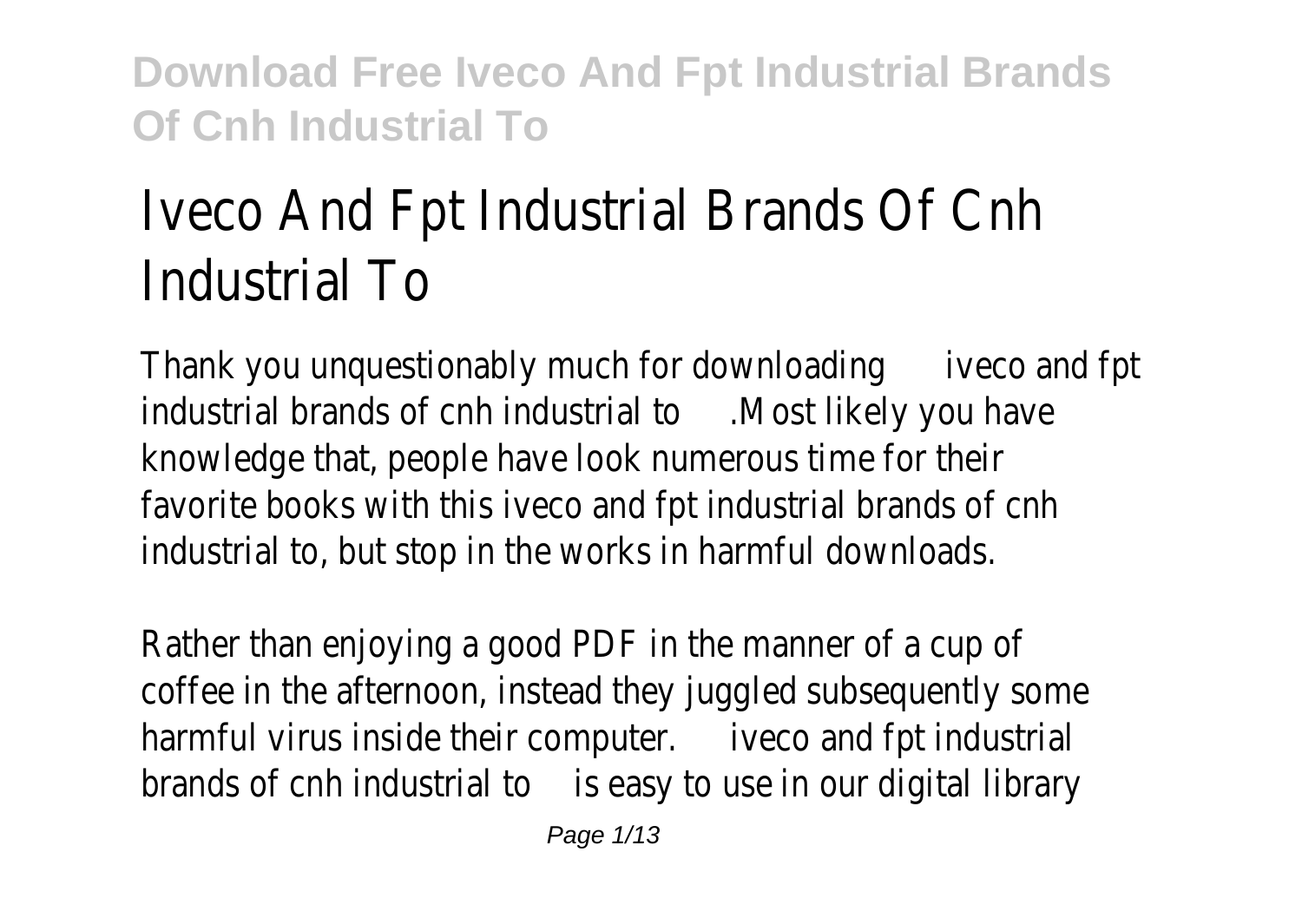an online permission to it is set as public consequently you can download it instantly. Our digital library saves in multiple countries, allowing you to get the most less latency times to download any of our books gone this one. Merely said, the iveco and fpt industrial brands of cnh industrial to is universally compatible like any devices to read.

A keyword search for book titles, authors, or quotes. Search by type of work published; i.e., essays, fiction, non-fiction, plays, etc. View the top books to read online as per the Read Print community. Browse the alphabetical author index. Check out the top 250 most famous authors on Read Print. For example, if you're searching for books by William Shakespeare, a simple<br>Page 2/13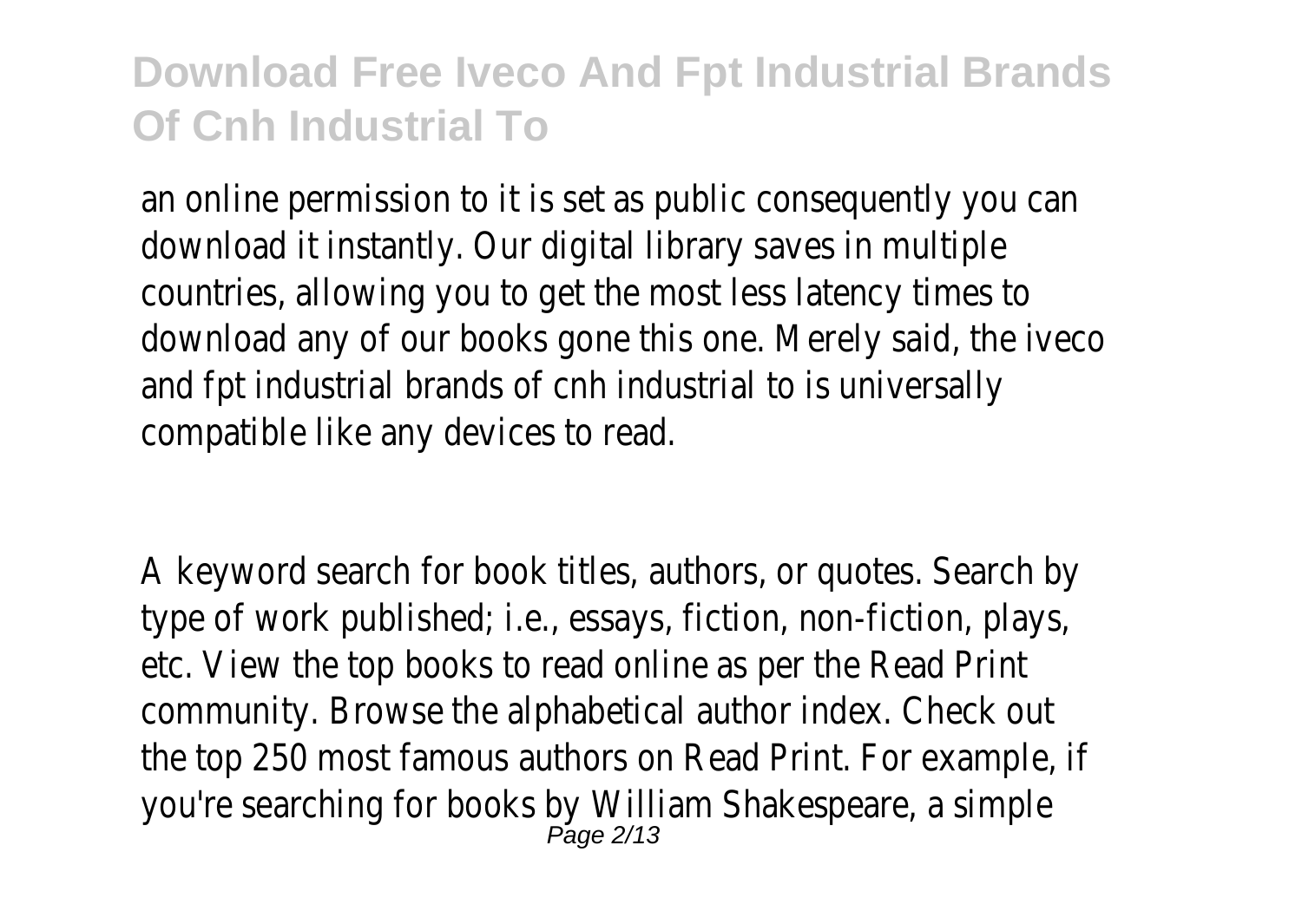search will turn up all his works, in a single location.

IVECO, FPT Industrial and NIKOLA Launch Their Partnership ...

FPT Industrial is today the leading European manufacturer of natural gas engines for industrial vehicles and applications. There are over 45,000 methane or biomethane engines in circulation in Europe, and the most powerful 100% natural gas engine available for industrial vehicles is branded FPT Industrial, the 460 HP Cursor 13 Natural Gas.

Agriculture engines | FPT Industrial FPT Industrial brand is introduced as part of the Fiat Group Page 3/13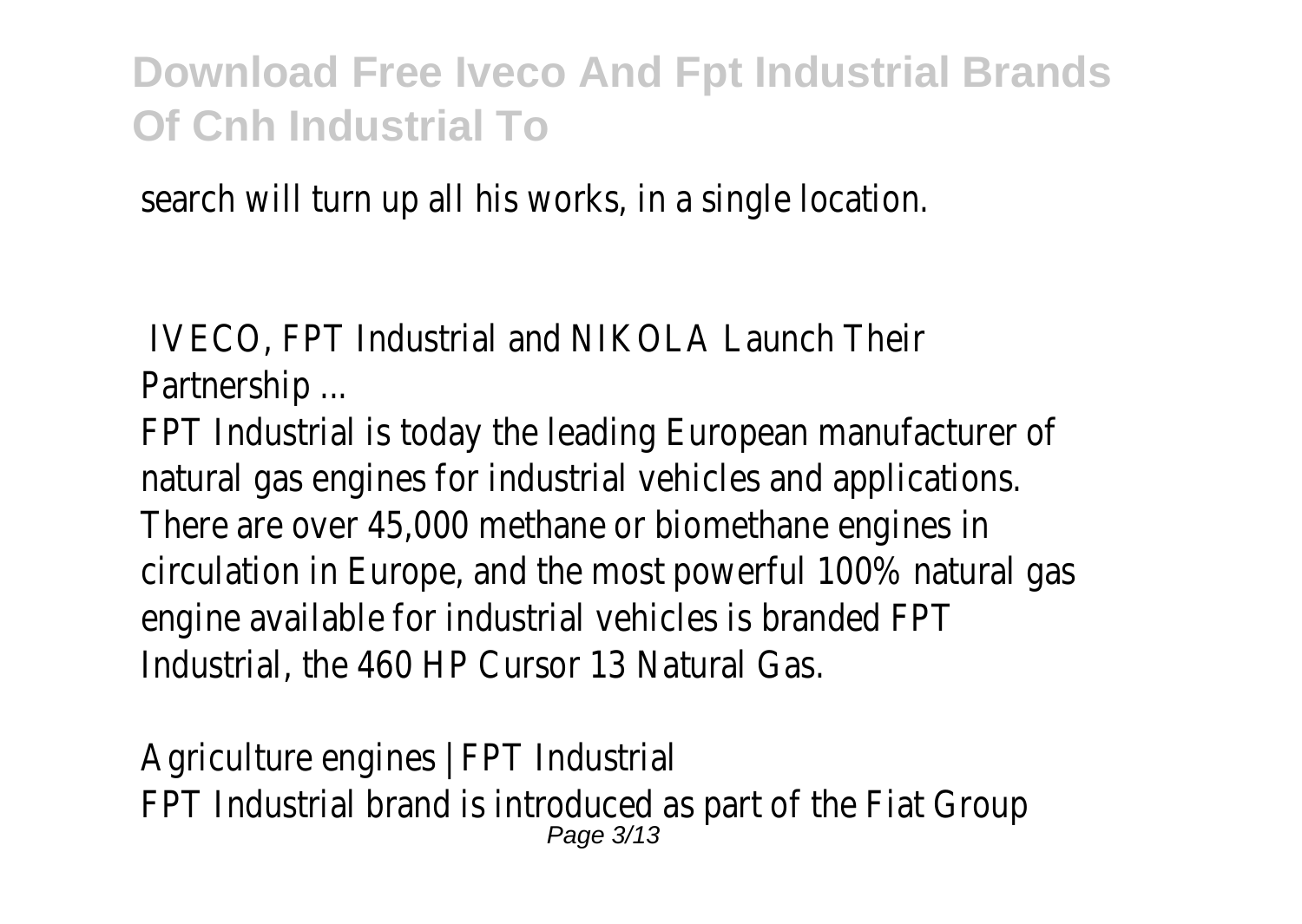demerger, providing engines and transmissions for the demerged Capital Goods arm of Fiat Group and third party customers. 2012 FPT Industrial becomes the first manufacturer to introduce HI-eSCR, a SCR-only solution to meet the latest emission limits both in On and Off Road applications.

CNH Industrial Newsroom : IVECO, FPT Industrial and  $N$ IKOLA  $\sim$ 

FPT Industrial. Launch of Iveco Motors brand, which supplies On, Off Road and marine engines and power generation equipment to third-party customers. ... FPT Industrial. FPT Industrial brand is introduced as part of the Fiat Group demerger, providing engines and transmissions for the demerged Capital Goods arm of Fiat Group and third party ... Page 4/13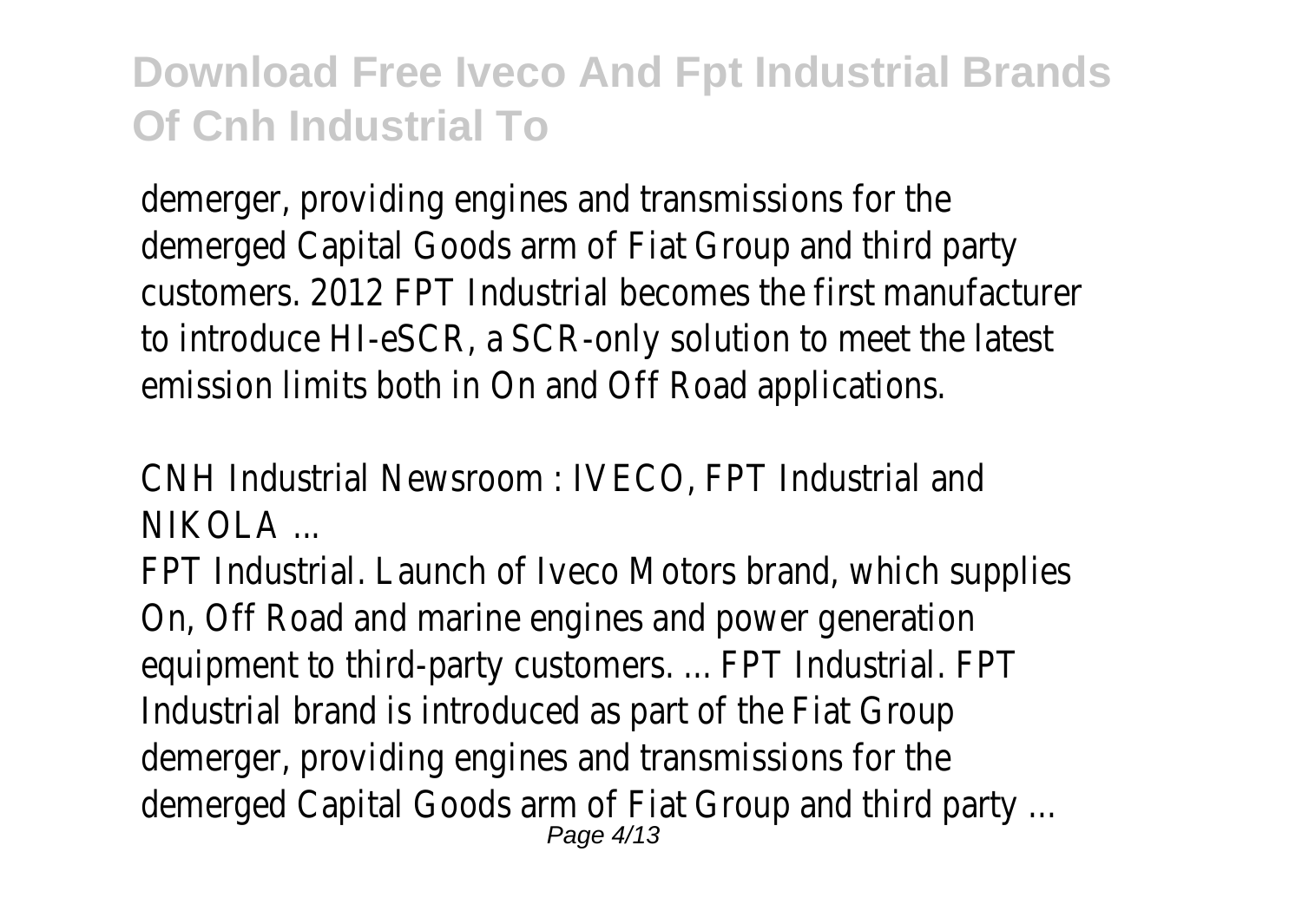CNH Industrial - FPT

Iveco, the company's commercial vehicles brand, together with sister powertrain brand FPT Industrial have renewed their multi-year sponsorship of Team PETRONAS De Rooy Iveco. The team is set to...

IVECO, FPT Industrial and Nikola Corporation unveil the ... IVECO and FPT Industrial, the commercial vehicle and powertrain brands of CNH Industrial respectively, will assist in engineering and manufacturing expertise to industrialize Nikola's fuel-cell and battery electric trucks. The following vehicles will benefit from this partnership: the Nikola ONE, a NAFTA- compliant Class 8 sleeper truck; the ... Page 5/13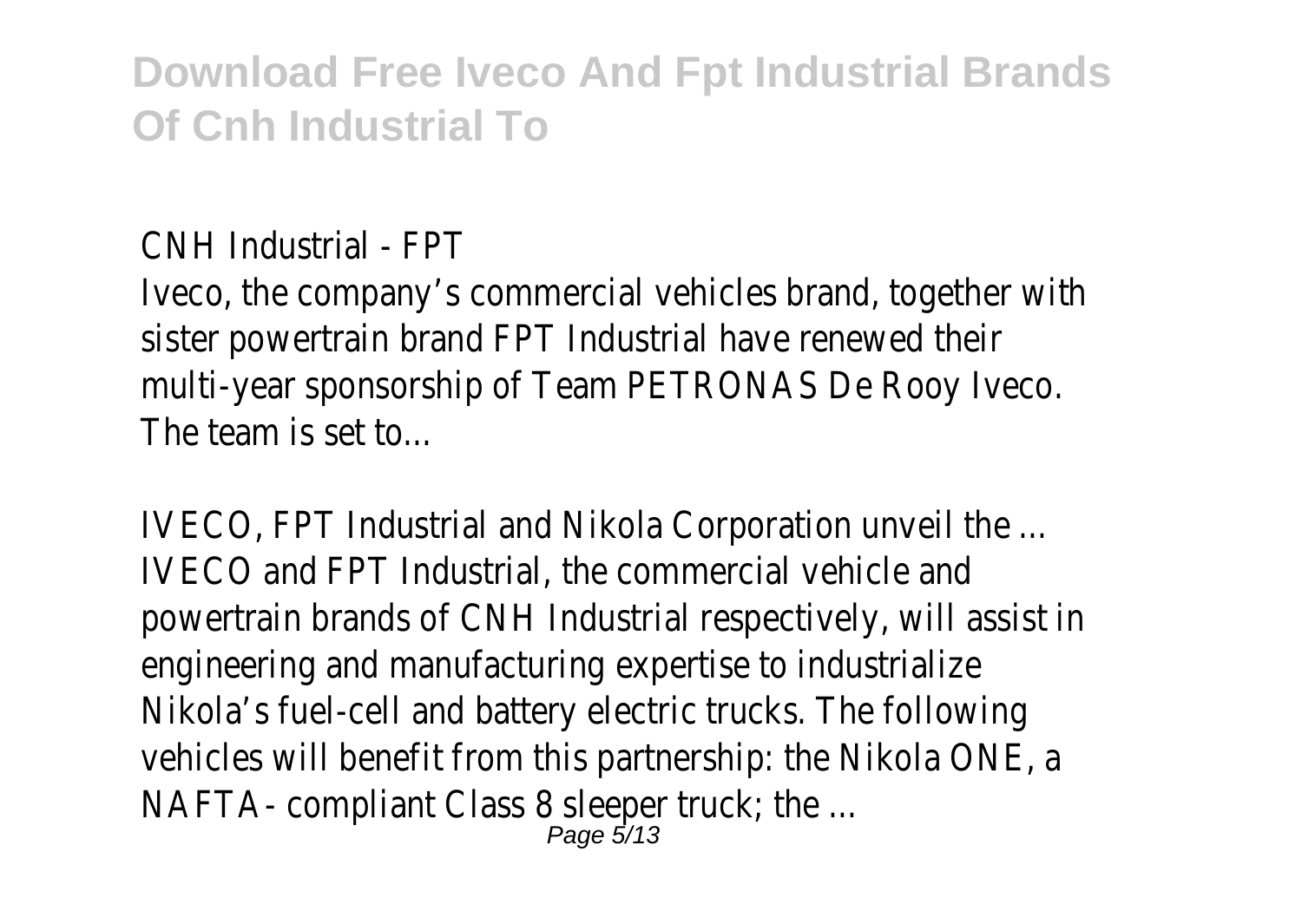#### IVECO Brands

On 1 January 2011, Fiat Industrial was formed, incorporating CNH, Iveco and FPT Industrial. In September of the same year, the Fiat Industrial Village was inaugurated in Turin, a multipurpose centre belonging to Fiat Industrial and created for the sales, assistance and product presentation for the Iveco, New Holland and FPT Industrial brands.

FPT Industrial, New Holland and IVECO sign biomethane ... IVECO, FPT Industrial and Nikola held a joint event for the European press and industry stakeholders in Turin to present the scope of their partnership and its aggressive goal of achieving zero emissions. The joint venture unveiled the Page 6/13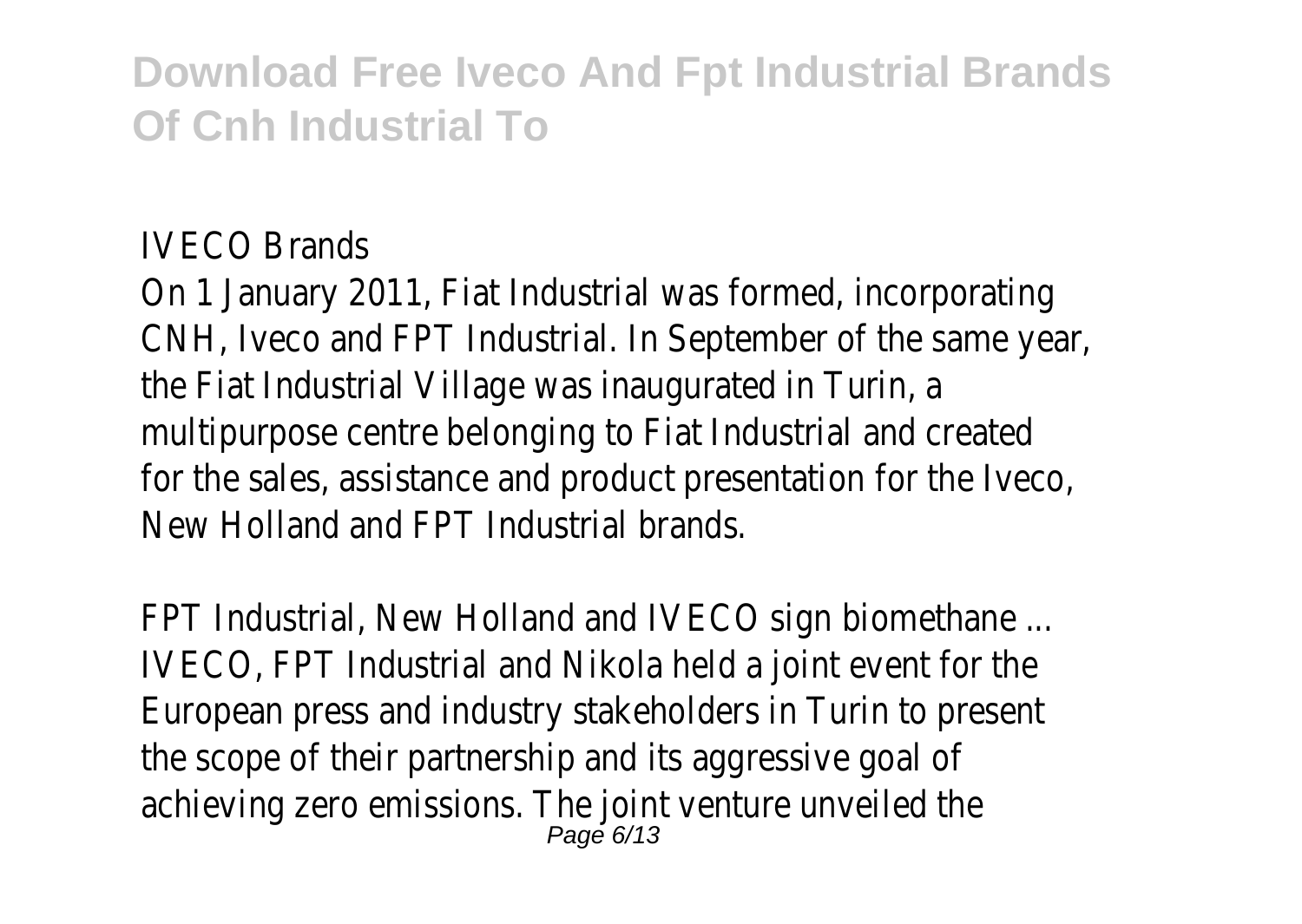NIKOLA TRE – just three months after the announcement of the partnership.

CNH Industrial - Wikipedia

Explore FPT Industrial's range of engines for agricultural vehicles and equipment, select specific search criteria including engine, emissions technology and more.

CNH Industrial - FPT

CNH Industrial brands present the scope of the partnership with NIKOLA and its ambitious goal of achieving zero emissions. IVECO and FPT Industrial, brands of CNH Industrial N.V. (NYSE: CNHI / MI: CNHI) and NIKOLA today presented the scope and plans of their joint venture and Page 7/13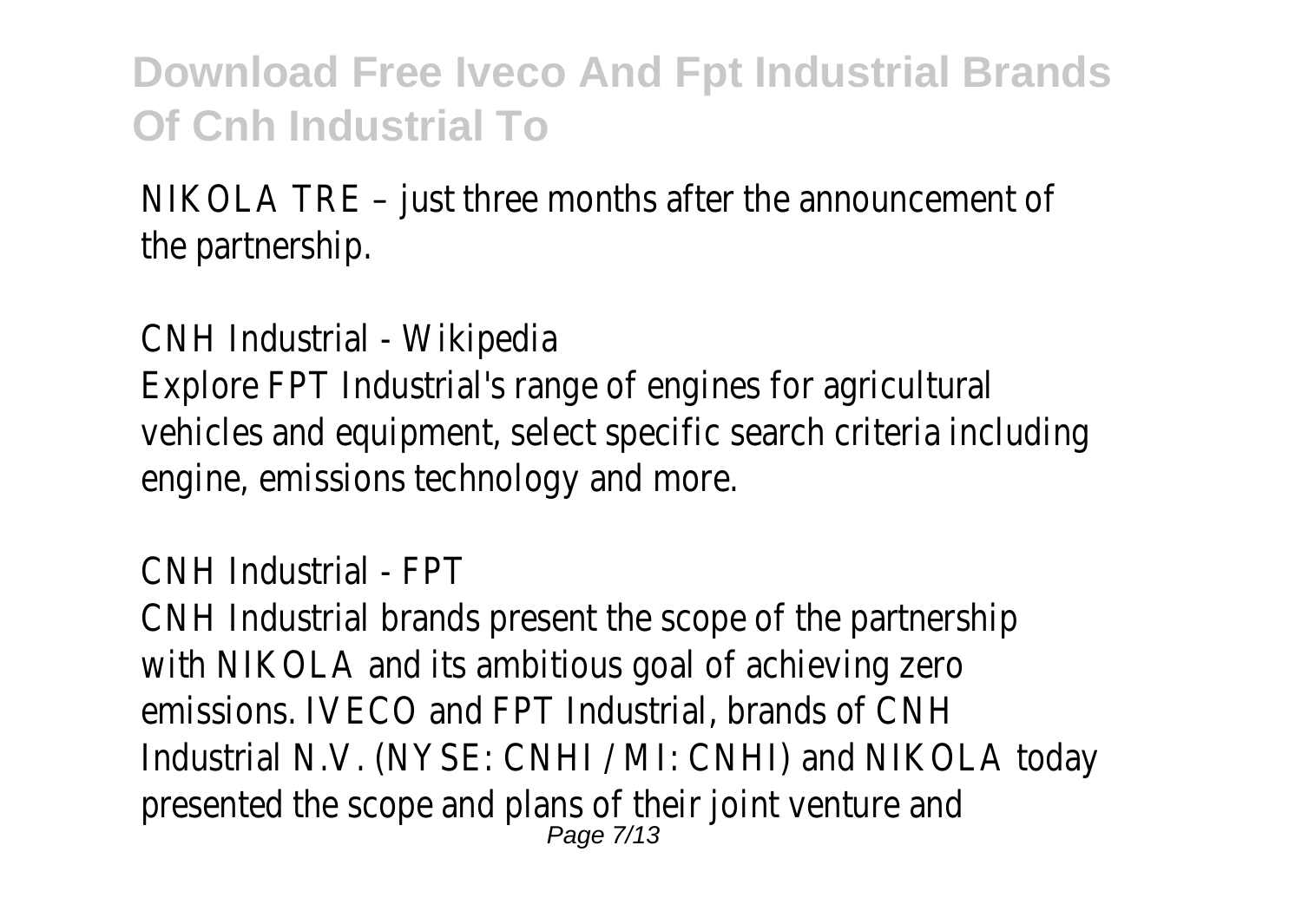collaboration agreement established to accelerate industry transformation towards emission neutrality of Class 8 heavy ...

Iveco - Wikipedia Nikola Corporation, in partnership with IVECO truck manufacturer and the FPT Industrial powertrain brand (both are part of CNH Industrial) has unveiled a battery-electric Nikola TRE for the ...

#### CNH Industrial

FPT Industrial presented a Multi-power, Modular, Multiapplication and Mindful 4.0 Power Source Concept at its Tech Day 2018 event held in Turin, ltaly. Named Cursor X, it represents a symbol of how FPT Industrial conceives innovation Page 8/13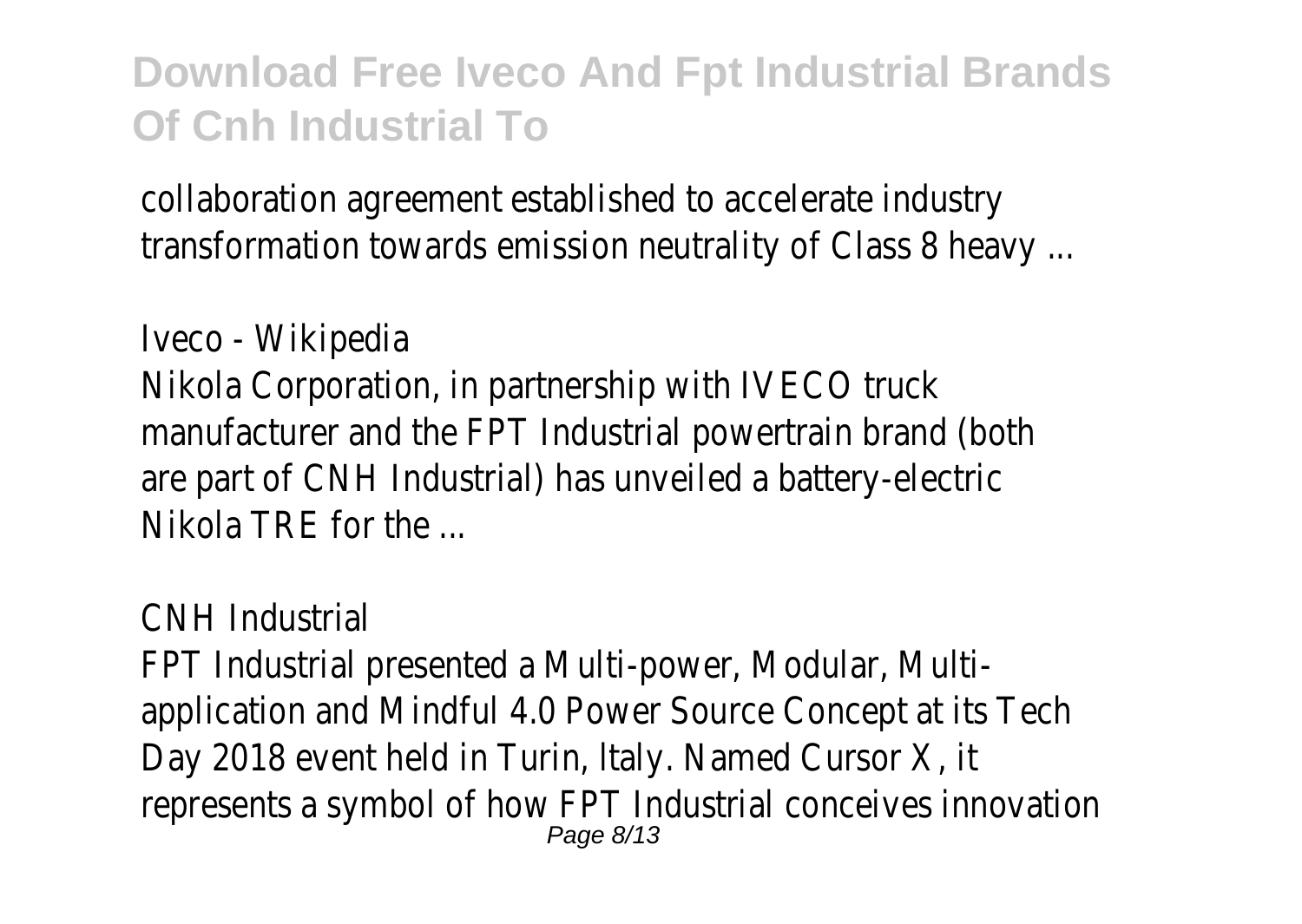and reflects FPT lndustrial's product strategy vision. lt is a future further "designed for Planet Earth

Nikola, IVECO And FPT Reveals All-Electric Nikola Tre Semi ...

Fiat Industrial served as a holding company for the activities of truck manufacturer Iveco; an 89.3% stake in the agricultural and construction equipment producer CNH Global; and FPT Industrial, which consists of the industrial and marine activities formerly part of Fiat Powertrain Technologies.

IVECO, FPT Industrial and NIKOLA launch their partnership

...

FPT Industrial brand is introduced as part of the Fiat Group Page  $9/13$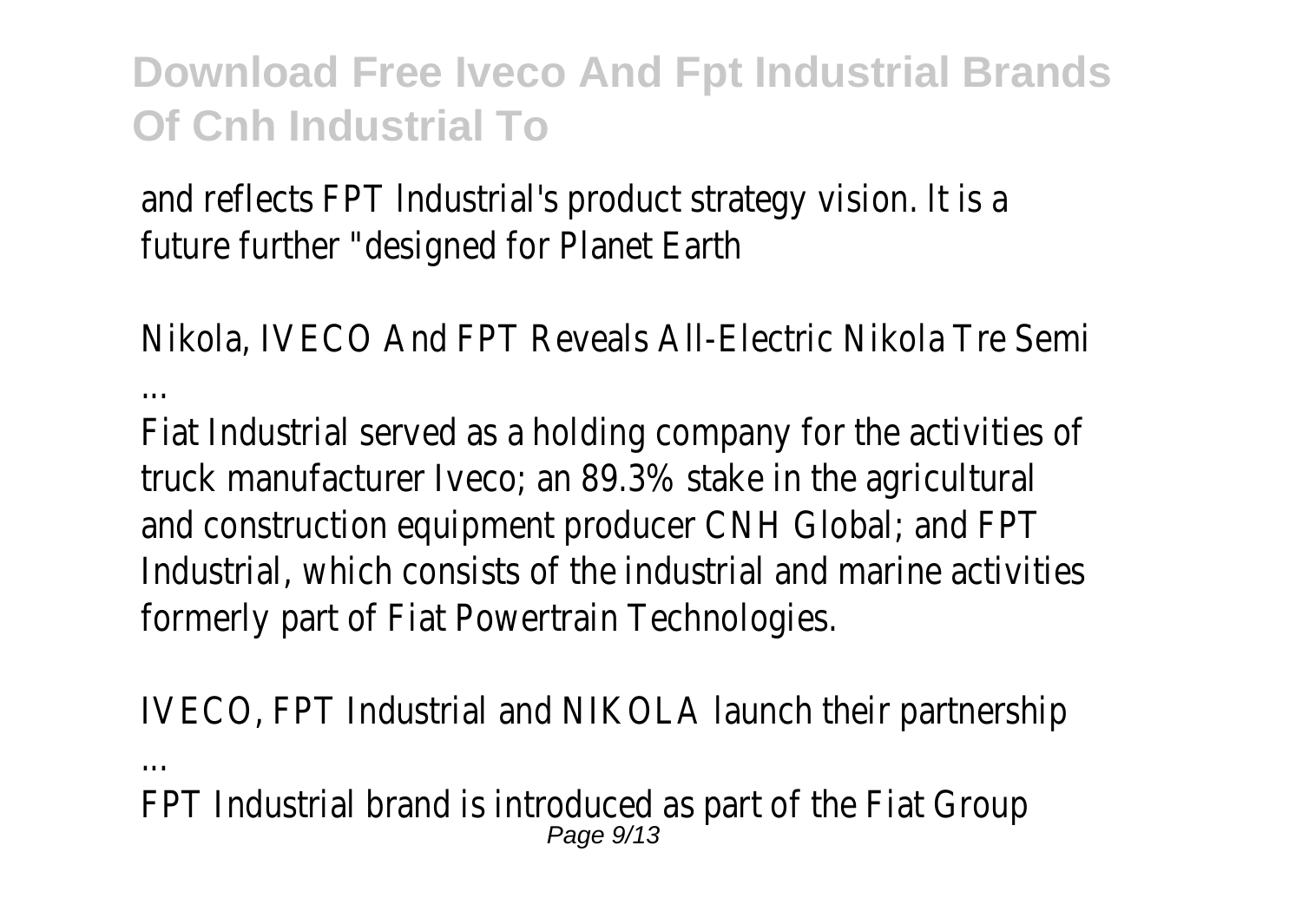demerger, providing engines and transmissions for the demerged Capital Goods arm of Fiat Group and third party customers. 2012 FPT Industrial becomes the first manufacturer to introduce HI-eSCR, a SCR-only solution to meet the latest emission limits both in On and Off Road applications.

IVECO, FPT Industrial and Nikola Corporation launch their ... IVECO, FPT Industrial and Nikola unveiled the maquette of the Nikola TRE, the first vehicle resulting from the joint venture between CNH Industrial and Nikola, which involves the commercial vehicle brand and the powertrain specialist.

Iveco, FPT Industrial and NIKOLA launch their partnership ... IVECO S.p.A. company with a sole shareholder Via Puglia 35, Page 10/13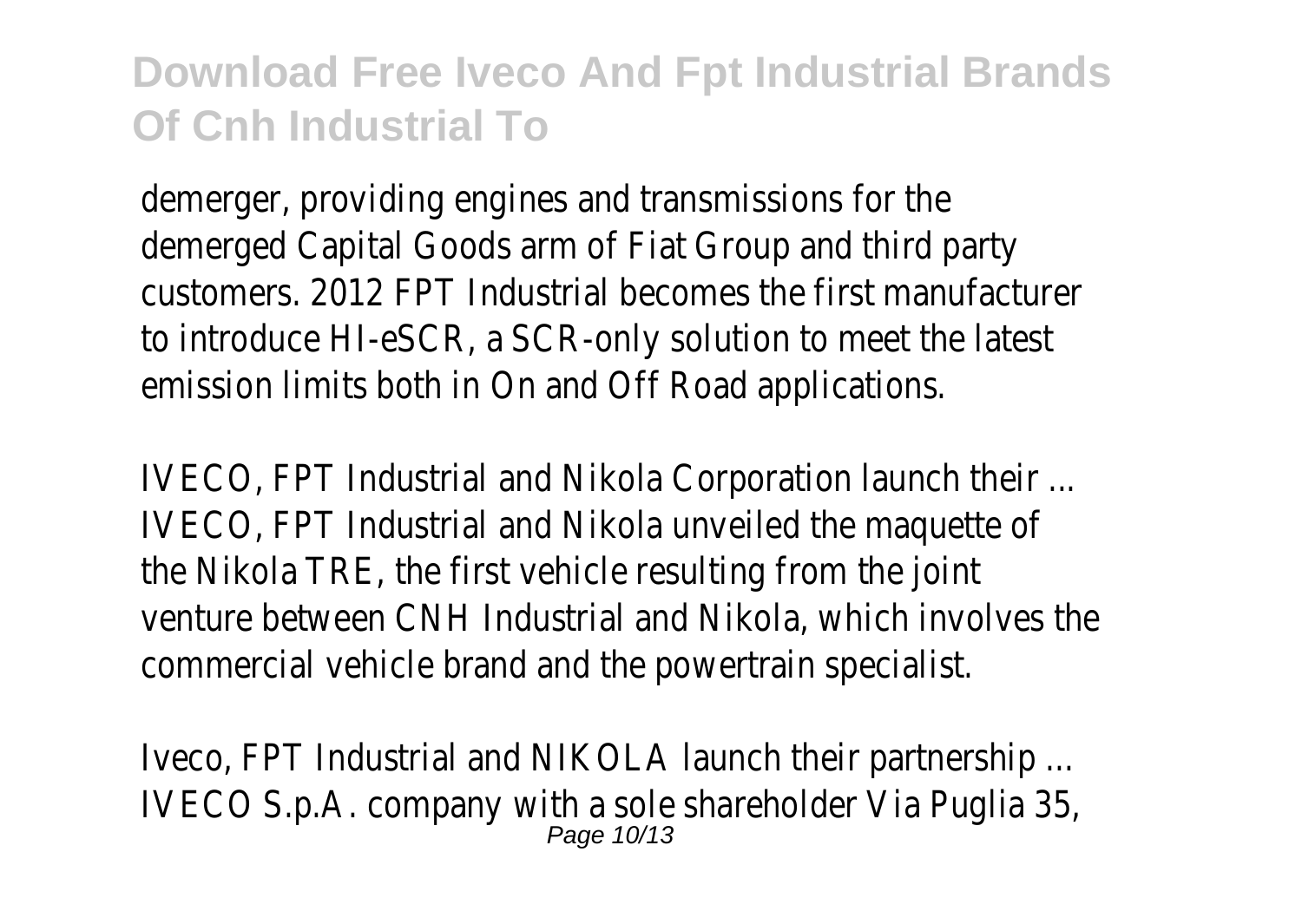10156 - Turin, Italy Paid-in Capital 200.000.000 euros Company Register of Turin / Fiscal Code 9709770011

Iveco And Fpt Industrial Brands

IVECO and FPT Industrial, brands of CNH Industrial N.V. (NYSE: CNHI / MI: CNHI) and NIKOLA today presented the scope and plans of their joint venture and collaboration agreement established to accelerate industry transformation towards emission neutrality of Class 8 heavy-duty trucks in North America and Europe through the adoption of fuel-cell technology.

FPT Industrial - Powertrains for industrial vehicles Page 11/13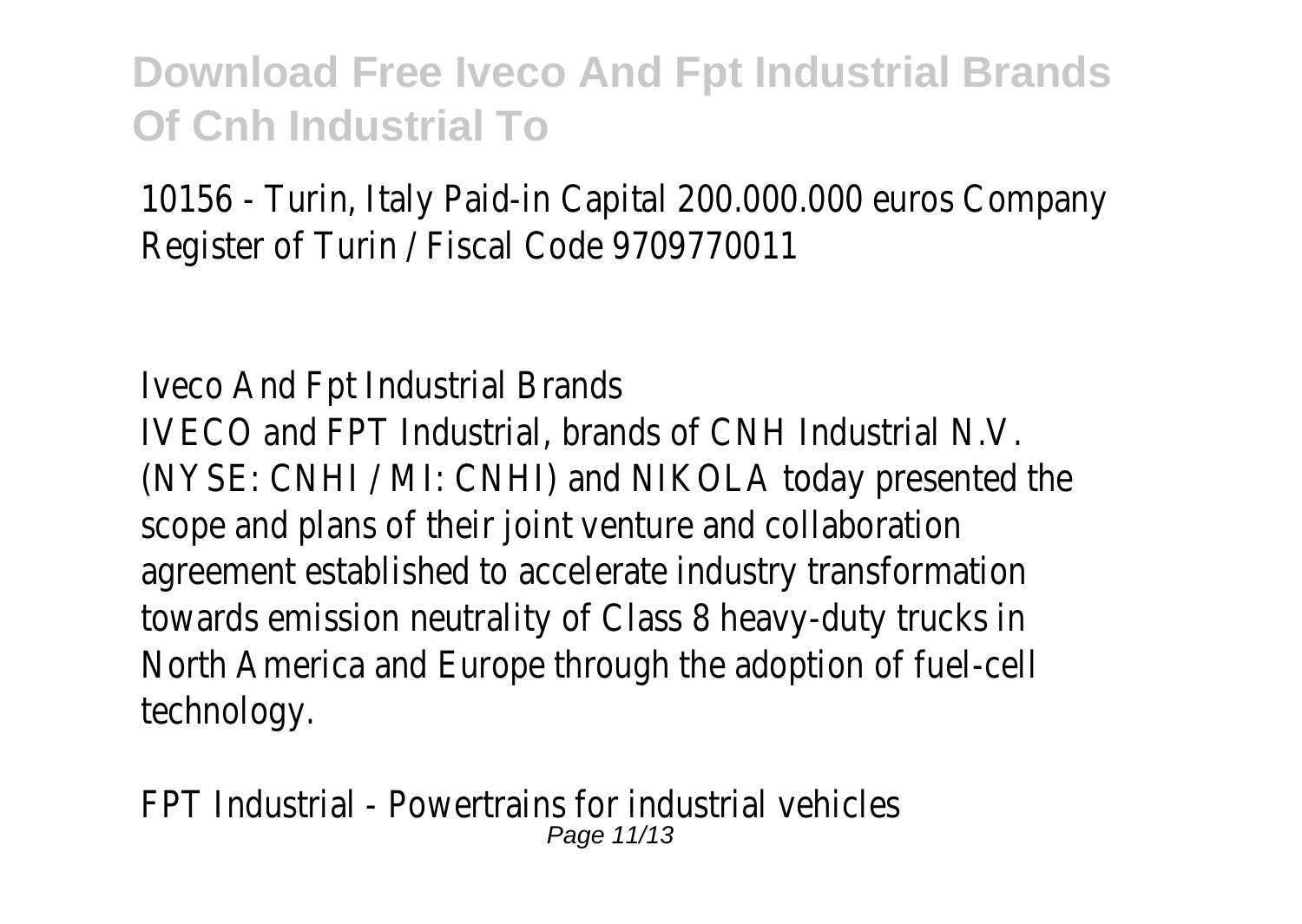CNH Industrial brands present the scope of the partnership with NIKOLA and its ambitious goal of achieving zero emissions. IVECO and FPT Industrial, brands of CNH Industrial N.V. (NYSE: CNHI / MI ...

CNH Industrial - Our History

Dec. 09 /CSRwire/ - IVECO and FPT Industrial, brands of CNH Industrial N.V. (NYSE: CNHI / MI: CNHI) and NIKOLA today presented the scope and plans of their joint venture and collaboration agreement established to accelerate industry transformation towards emission neutrality of Class 8 heavyduty trucks in North America and Europe through the adoption of fuel-cell technology.